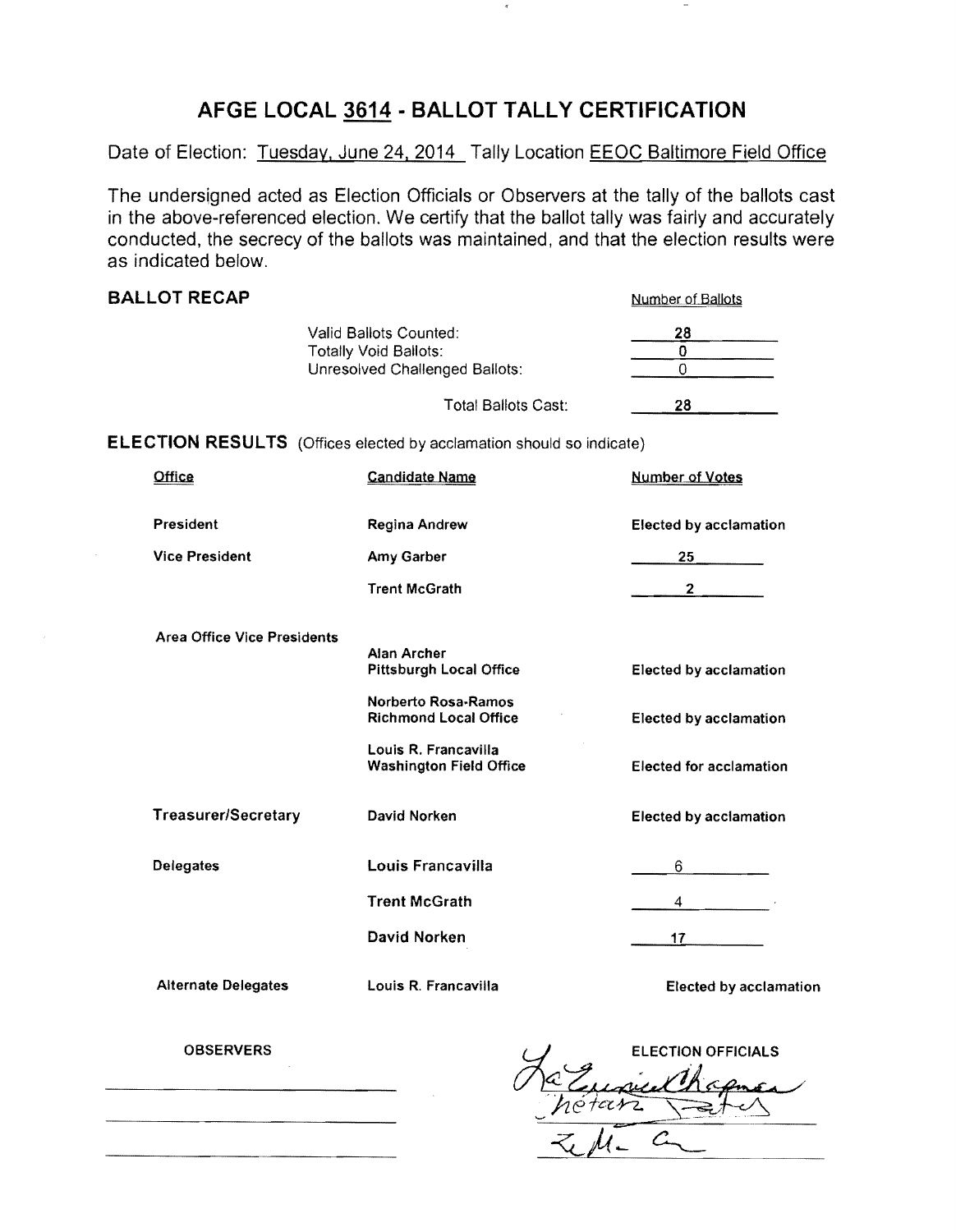## **AFGE LOCAL 3614 - BALLOT TALLY CERTIFICATION**

Date of Election: Tuesday, June 24, 2014 Tally Location EEOC Baltimore Field Office

The undersigned acted as Election Officials or Observers at the tally of the ballots cast in the above-referenced election. We certify that the ballot tally was fairly and accurately conducted, the secrecy of the ballots was maintained, and that the election results were as indicated below.

| <b>BALLOT RECAP</b>                                                                      |                                                                             | Number of Ballots              |
|------------------------------------------------------------------------------------------|-----------------------------------------------------------------------------|--------------------------------|
| Valid Ballots Counted:<br><b>Totally Void Ballots:</b><br>Unresolved Challenged Ballots: |                                                                             | 28<br>$\mathbf 0$<br>$\Omega$  |
|                                                                                          | <b>Total Ballots Cast:</b>                                                  | 28                             |
|                                                                                          | <b>ELECTION RESULTS</b> (Offices elected by acclamation should so indicate) |                                |
| Office                                                                                   | <b>Candidate Name</b>                                                       | <b>Number of Votes</b>         |
| President                                                                                | Regina Andrew                                                               | <b>Elected by acclamation</b>  |
| <b>Vice President</b>                                                                    | Amy Garber                                                                  | 25                             |
|                                                                                          | <b>Trent McGrath</b>                                                        | $2^{\circ}$                    |
| <b>Area Office Vice Presidents</b>                                                       |                                                                             |                                |
|                                                                                          | Alan Archer<br><b>Pittsburgh Local Office</b>                               | <b>Elected by acclamation</b>  |
|                                                                                          | Norberto Rosa-Ramos<br><b>Richmond Local Office</b>                         | <b>Elected by acclamation</b>  |
|                                                                                          | Louis R. Francavilla<br><b>Washington Field Office</b>                      | <b>Elected for acclamation</b> |
| Treasurer/Secretary                                                                      | David Norken                                                                | <b>Elected by acclamation</b>  |
| <b>Delegates</b>                                                                         | Louis Francavilla                                                           | 6                              |
|                                                                                          | <b>Trent McGrath</b>                                                        | 4                              |
|                                                                                          | David Norken                                                                | 17                             |
| <b>Alternate Delegates</b>                                                               | Louis R. Francavilla                                                        | <b>Elected by acclamation</b>  |

**ELECTION OFFICIALS** pul

OBSERVERS